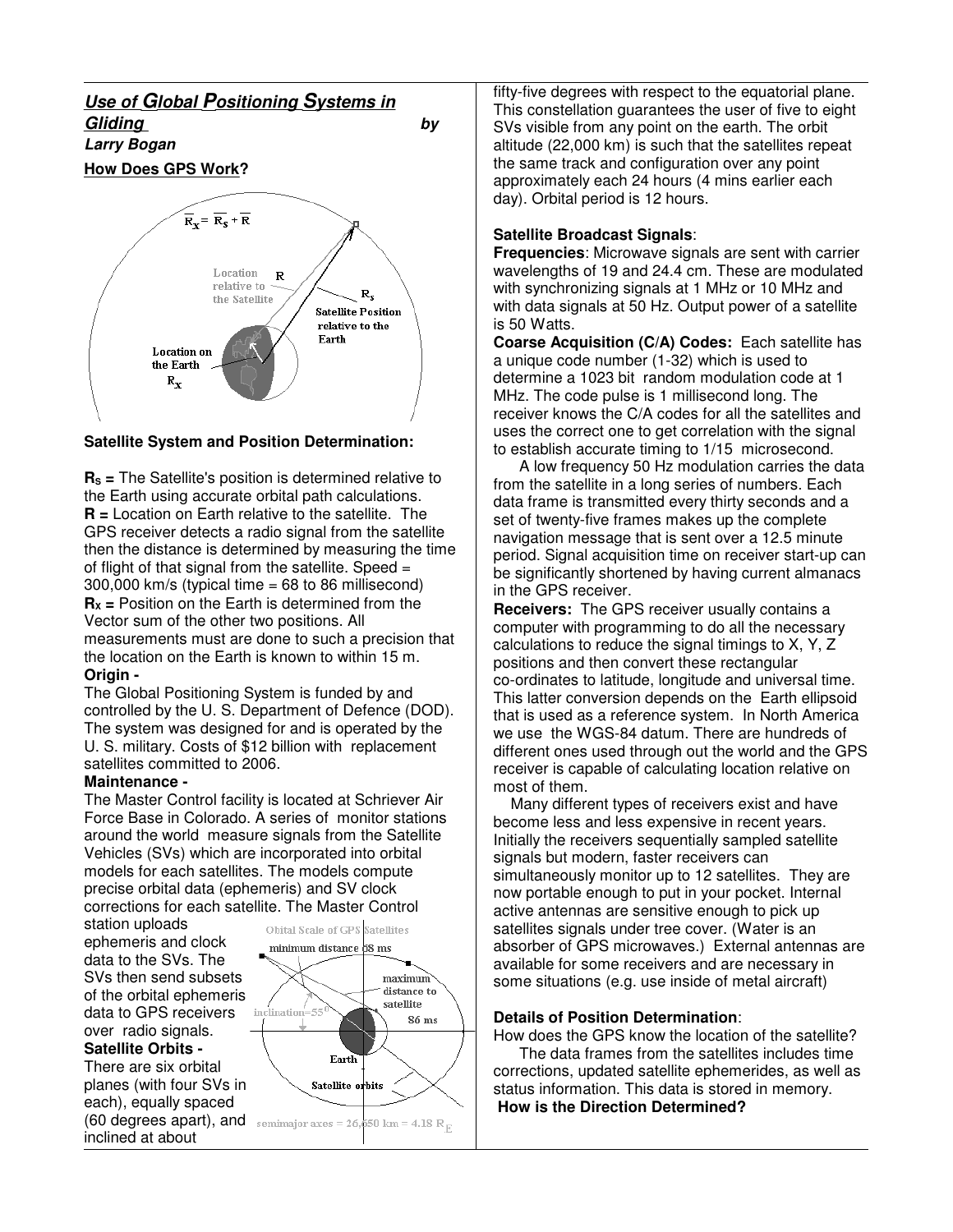Three satellites must be used to uniquely determine the GPS's location relative to the satellite. The intersection of three spheres representing the signals that were received at the same time from three different satellites. Two points are uniquely determined by the intersections.



Note: Only one of the two points is on the Earth

## **Time Synchronization and Four Satellite Required:**

The satellites have highly accurate atomic clocks (1 part in one hundred trillion, 10 14 ,per day) but the GPS has a much less expensive and less accurate clock. As a result the GPS will not have exactly the correct time interval for the radio waves to travel down from the satellites. As a result the wrong position will be determined. A fourth satellite signal is used to correct the time error. Additional satellite signals can be used to improve the accuracy of the position determination.

### **How Accurate Is It?**

Sources of Errors:

- Clock errors: 1 meter (3 billionth of a second = 3 ns).
- Satellite ephemeris data errors: 1 meter

- Tropospheric delays: 1 meter. Complex models of tropospheric delay require estimates or measurements of these parameters.

- Unmodeled ionosphere delays: 10 meters. The transmitted model can only remove about half of the possible 70 ns of delay leaving a ten meter unmodeled residual.

- Multipath: 0.5 meters. Multipath is caused by reflected signals from surfaces near the receiver that can either interfere with or be mistaken for the signal that follows the straight line path from the satellite.

- *PPS Precision Positioning Service accuracy* (Only for military use. This uses two frequencies to model the ionisphere and security coded signals not available to the domestic market)

22 meter Horizontal accuracy

27.7 meter vertical accuracy 100 nanosecond time accuracy

*SPS Standard Positioning Service accuracy* (Domestic using one frequency)

100 meter horizontal accuracy 156 meter vertical accuracy 340 nanoseconds time accuracy

## **Geometry of Satellites**

The accuracy of the position determination depends on the relative position of the satellites used. An example of bad geometry which give very poor position accuracy would be if all four were in nearly the same place in the sky. The best geometry occurs when the satellites are space 90 degrees from each other in the sky (example: 45° altitude and 90° spacing around the horizon).

**Selective Availability** (SA) is the intentional degradation of the SPS signals by a time varying bias. SA is controlled by the DOD to limit accuracy for non-U. S. military and government users. The potential accuracy of the C/A code of around 30 meters is reduced to 100 meters. This bias is slowly varied randomly over hours of time and as a result, it is difficult to average out the changes. It is observable with a fixed GPS receiver tracking its location.

## **What is Available?**

- *Aviation Navigation GPS (\$?)* Includes specific databases and navigation computers
- *Data Loggers - Computers* (\$1000 up) Includes computers, memory and barometric height measurement.

(e.g. GPS- IGC data logger - US\$900-1000 Filser GPS-Vario-Datalogger-Computer US\$3500-\$4000)

- *Sports Handheld Receivers* (\$200 up)

## **Handheld GPS Receivers**

All have computer connection, Over 1000 track points, Waypoints, data bases 12 parallel channels *Magellan* -**315** - \$250 Canadian Tire -**320** - \$360 Radio Shack *Garmin* - **12** - \$250 Canadian Tire - **II Plus** - \$270 Walmart detachable antenna, world database *Lorance Eagle*

**Features of a GPS Handheld Unit**

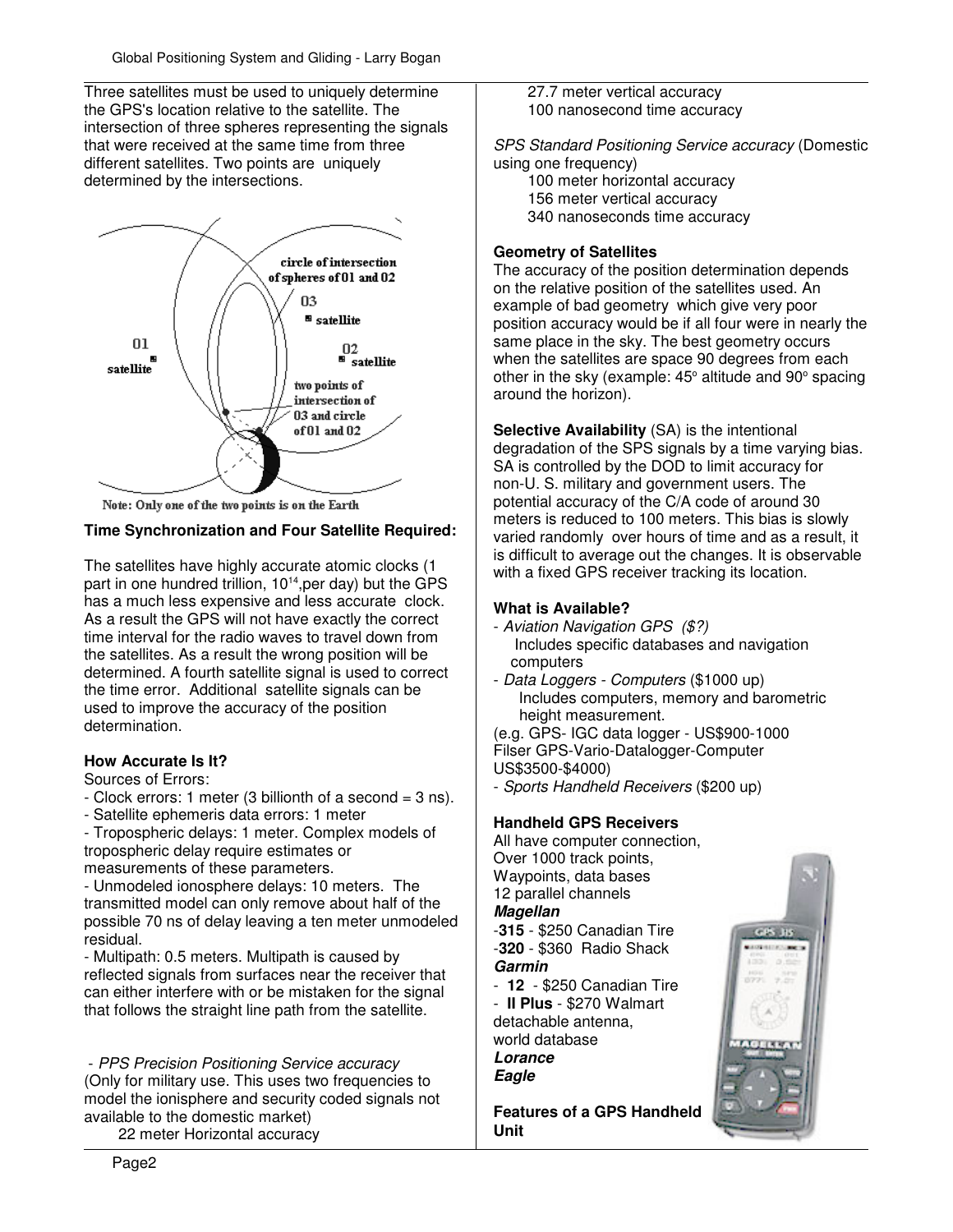| <b>Basic Position</b>                        |  |
|----------------------------------------------|--|
| Horizontal Position (Lat/Long)               |  |
| Height and Time (to 1 second)                |  |
| Velocity (may be limited in maximum value)   |  |
| Databases                                    |  |
| Maps (not really useful aloft when VFR)      |  |
| Waypoints (Pre-Entry and MOB)                |  |
| Routes (Useful for tasks)                    |  |
| Recording Tracks (desired unless you have    |  |
| a recorder that can be interfaced to it.)    |  |
| This facility provides the fun of recording  |  |
| whole flights and transferring them to       |  |
| graphics on a computer for printing.         |  |
| Timing is variable with in the unit.         |  |
| Unfortunately, height is usually not         |  |
| recorded.                                    |  |
| Calculations                                 |  |
| Distance and bearing between waypoints       |  |
| Alarms and TOA (Time Of Arrival)             |  |
| Track direction                              |  |
| Wind Speed/Direction (using ground speed)    |  |
| Digital Interface                            |  |
| Protocols (proprietary and NMEA)             |  |
| (National Marine Electronics Association)    |  |
| Computer upload/Downloads                    |  |
| <b>Waypoints and Tracks</b>                  |  |
| Software and Database Upgrades               |  |
| Interface with computer mapping programs.    |  |
| <b>Operation of GPS</b>                      |  |
| - See Garmin 12 Quick Reference (Appendix A) |  |
|                                              |  |

### **Recorders**

Competition Level (IGC format)



## **Real Time Use**

Distance - Bearing to Airport Air Traffic Control (reporting location/track) Accurate glide distance to home or field Ground Speed Wind Speed/Direction Real Glide Slope Determination Height

Altimeter is usually more accurate Marking Positions (Mark or Man Overboard, MOB) Thermals and Fields

## **Examples of Recorded Track Plots**



Wind Drift (August 2) Intermediate Analysis of Cross Country Position and Height Track - (June 20) Cross Country Thermalling (July 9) Cross Country Track (Sept 2, '98) Plot over a map possible

#### **Statistics**

Record where Thermals Repeatedly occur.

# **Circuits - Landing 02 - June 27, 1999**

After an hours flight with marginal lift to 3000 feet. Note how quickly the flight drops on landing - It shows how effective spoilers are.

This path shows the shape of the downwind approach, the downwind, turn to base and final. The size and

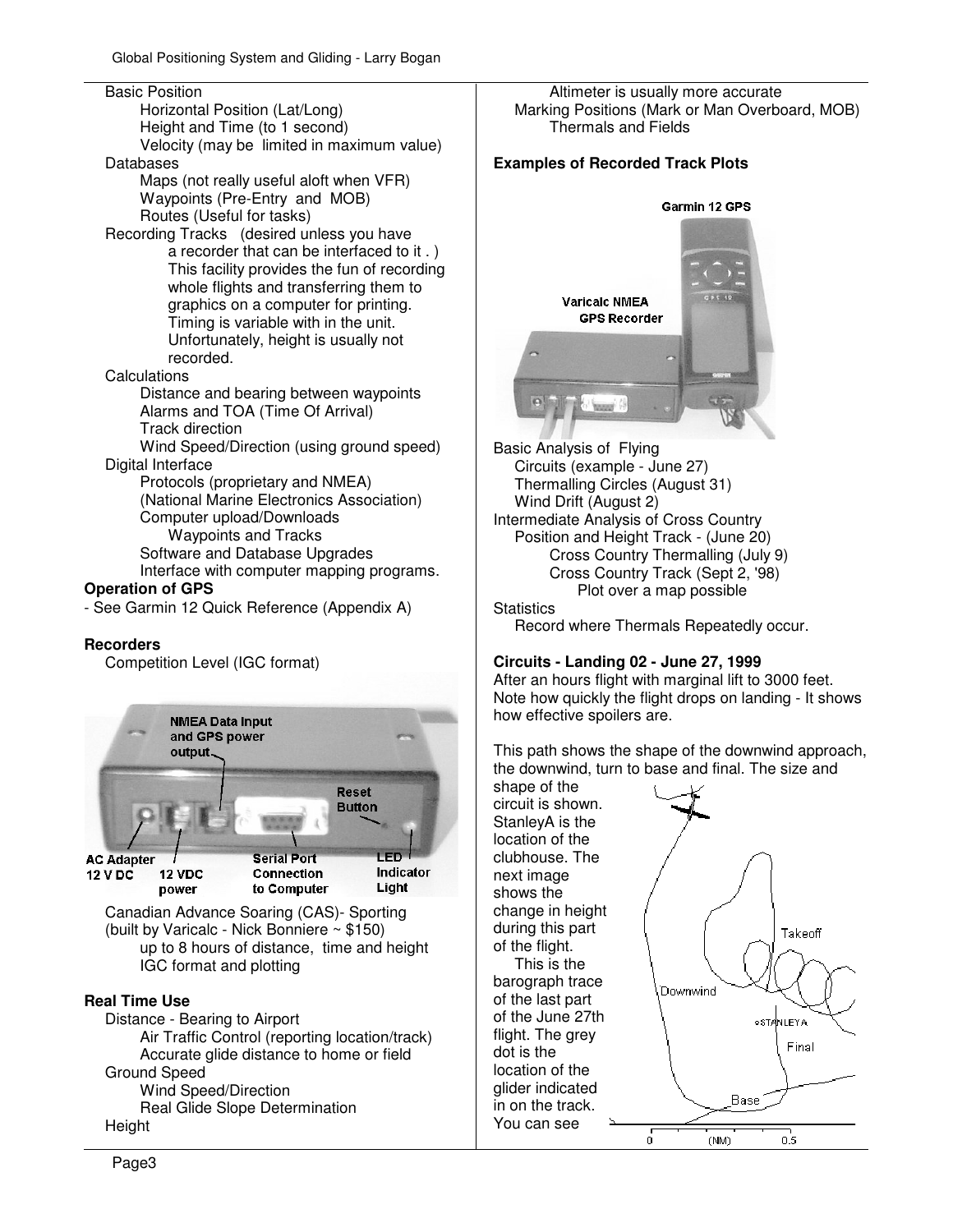

## **Thermally Circles**

excellent in analyzing your thermalling. Below

is an example of how changing your circling radius will increase your lift. Note that the initial thermalling with larger circles only gives a small increase in height. After I circled back upwind and hit the thermal again, I increased the bank and tightened the circle and climbed much better. The barographic trace illustrates the difference between the two climbs over the same area. Note, the data in the plots are four seconds apart. The tighter circles are 30s in duration





was a great height day dispite the wind. The trace also shows the large sink rate in the region of flight between two downwind thermals. Luckily, I hit a thermal shortly after getting off launch.



### **Cross Country Flying (June 20, 1999)**

Cross country flying is the reason most glider pilots get a GPS. It is useful in flight and a record track is used for analyzing the flight afterwards. This particular flight (next page and clockwise around the track) was to a bank of clouds at 7000 south of the field. In order to get to that bank I was lucky to catch a thermals to 7000 feet that allowed a glide south until I got into the lift associated with the cloud bank. I stayed at 7000 while under the cloud. North of that bank was blue with very scattered lift. As you can see from the track, I was thermalling under that bank but when I left it south west of Stanley (location indicated by the glider symbol on the track and height indicated by the circle on the barographic trace), I found no thermal until nearly back to Stanley. That flight from the 7000 ft cloud bank in smooth zero sink air was perfect to observe the glide performance of my Ka6e (see comments on track to the right).

The barographic trace below shows the thermalling and long glide flight. It is amazing how little time is used in straight flight compared with circling. On this particular flight there was a combination of good lift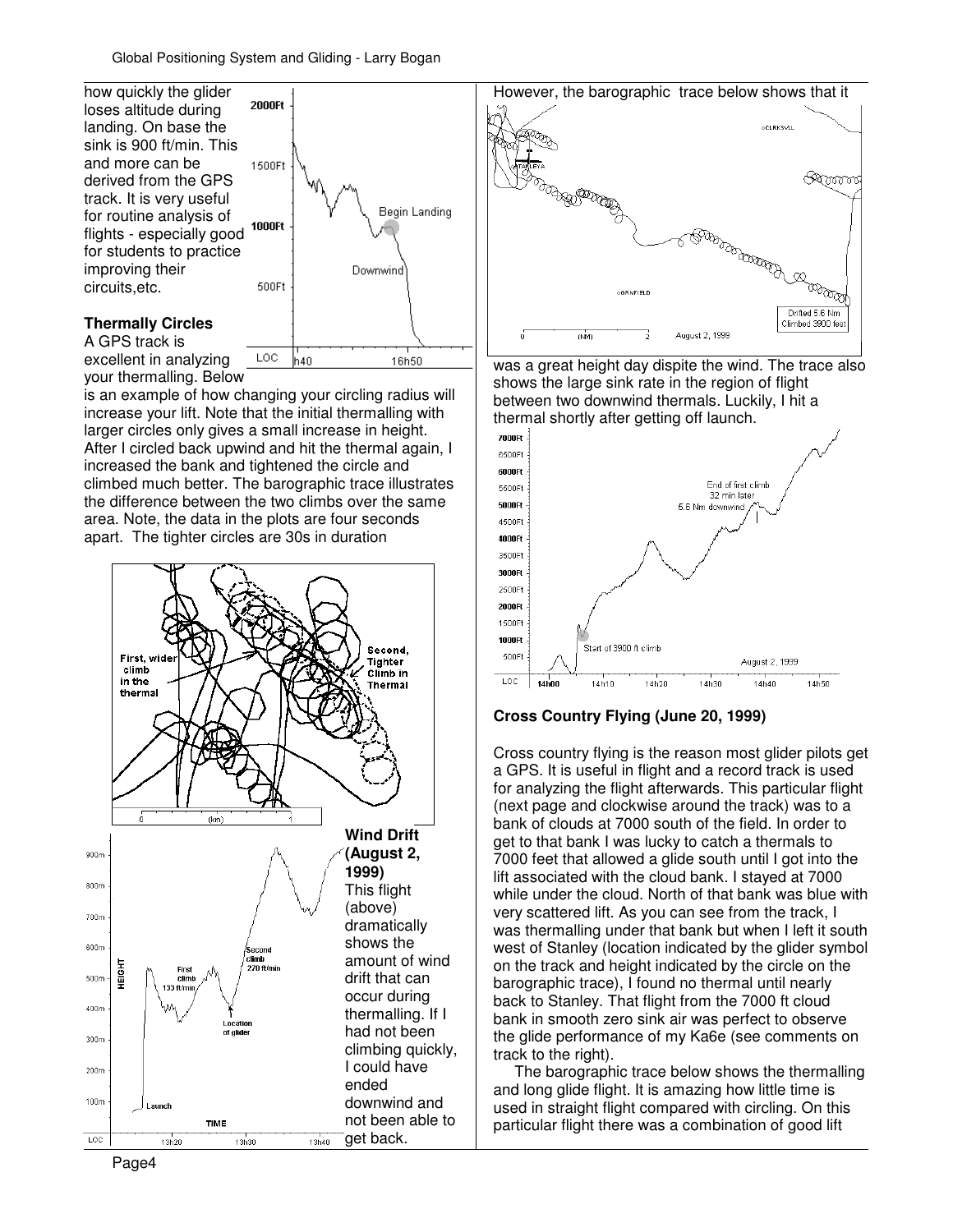and heavy sink in the blue while there was mostly good lift under the clouds. If I would have stayed in the blue it would have been up and dramatically down as indicated in the first half of the barograph trace below.

Note the analysis of the 4560 ft climb in the middle of the flight when the lift average almost 4 knots.

#### **Cross Country Barograph Trace (July 9).**

The altitude given by a GPS is not accurate enough to be used for badges but it is fine for diagnostics of cross country flights. The trace below shows how on a good day you can get high and stay high. Note: a GPS alone can not record height but it can send the height to a



data logger; my traces used the CAS Visicalc recorder shown earlier.

#### **Cross Country Traces for Fun (and competition)**

As you can see from the tracks and barographic traces in this document, you can annote your records using computer graphics programs to add information to your traces. (Or just print them out to write and draw on them!) Above (September 1998)





is one that I heavily commented on when I was first using a GPS. There are map and soaring analysis

software that will plot your track on any map that can be scanned. The soaring analysis programs will dissect your flight, report the thermals and how well you used them. They can also plot soaring tasks (routes) to be compared with your actual flight.

## **APPENDIX A**

#### **Garmin 12 Screens (Pages)**

The first screen to popup after you turn it on is the satellite access screen. This shows the relative positions of the satellites that are visible and the strength of each signal. After four satellites are

Page5